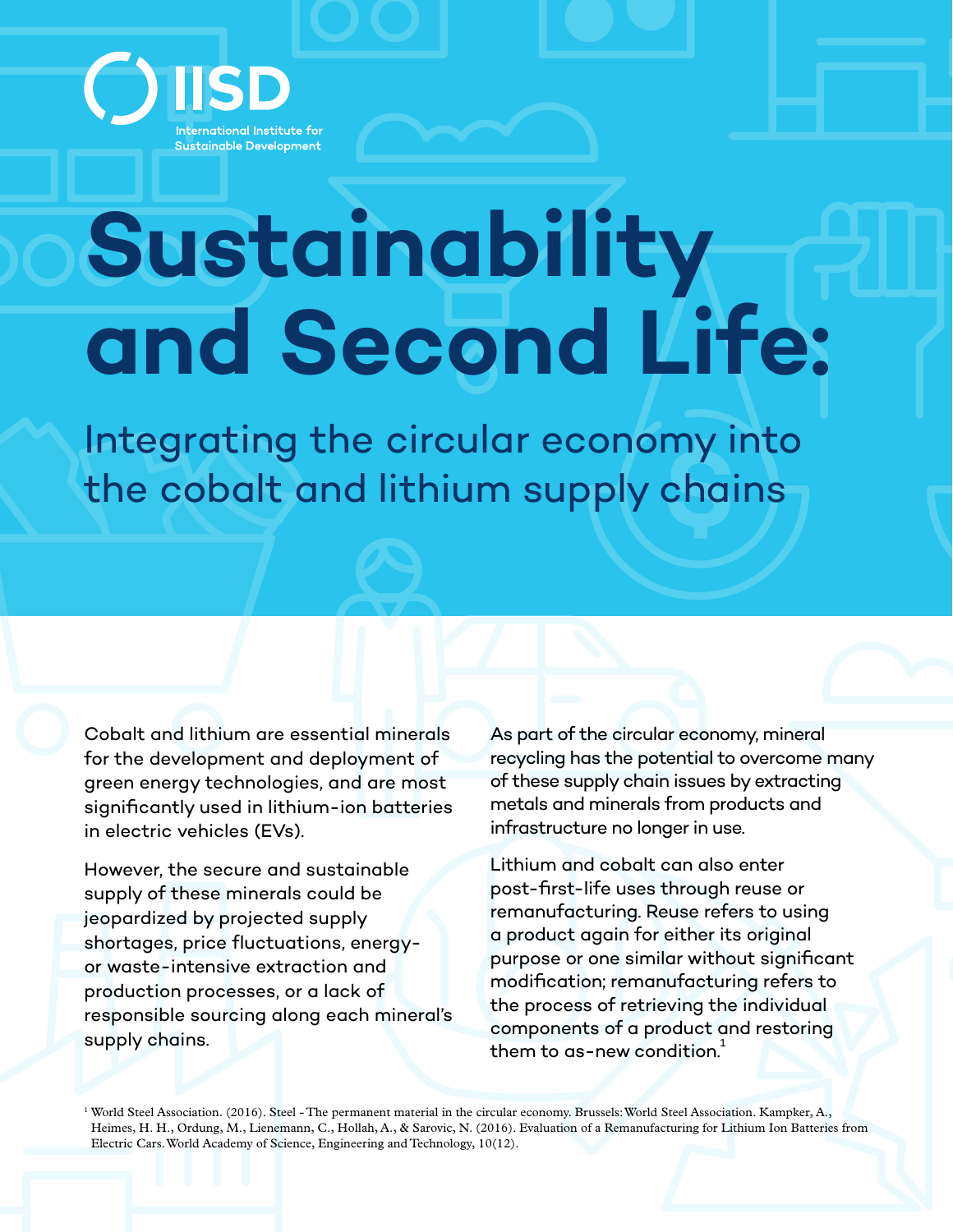

## **COLLECTION**

Instead of entering permanent waste disposal processes, the product is collected for post-first-life use.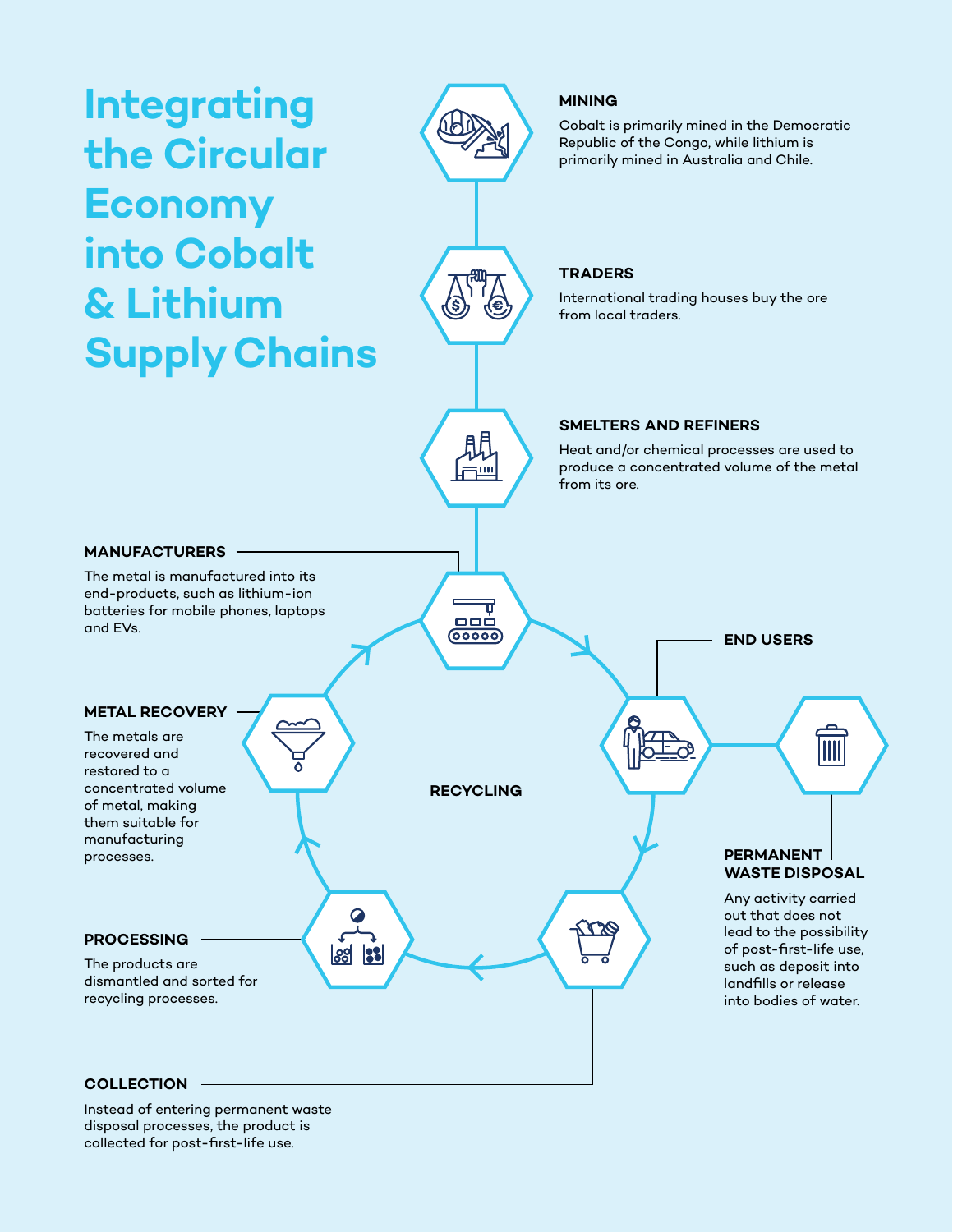## **Mineral Recycling for Sustainable Development**

The Sustainable Development Goals (SDGs) aim to achieve peace and prosperity for communities and the environment, today and for future generations.

Increased and improved cobalt and lithium recycling contributes to the achievement of the SDGs, aligning most directly with the following goals:



Cobalt and lithium are critical to the development and deployment of green energy technologies, including lithiumion batteries in EVs. The integration of mineral recycling into current supply chains is essential to improving material efficiency and contributing to an affordable and sustainable supply of clean energy technologies.



Job creation from mineral recycling—especially as it pertains to post-first-life electronics—far surpasses that of permanent waste disposal operations.2 The recycling of electronics with lithium-ion batteries—and thereby of cobalt and lithium—could generate considerable and sustainable jobs, improve the safety of waste treatment employment and decouple economic growth from environmental degradation.



Incentivizing cobalt and lithium recycling would foster innovation in industrial sectors, as more actors seek to make the recycling process more tailored to lithium-ion batteries, more economically viable and more environmentally friendly. This innovation will result in retrofitting industries to make them more sustainable with increased resource-use efficiency.



In the year 2030, approximately 1.2 million EV batteries are expected to reach the end of their first-life.3 The poorly managed disposal of electronic waste and batteries can have negative impacts on water quality and soil health. Recycling these batteries and the minerals within them would significantly reduce waste generation and ensure the sound management of chemicals.



Technologies like wind turbines, solar panels and advanced clean energy storage are essential to mitigate climate change, but they require significant cobalt and lithium inputs. In the face of impending projected supply shortfalls of both minerals, recycling has the potential to contribute to a stable supply of the materials needed for the development and deployment of these energy sources.



While much cobalt and lithium extraction takes place in a safe environment and contributes positively to socioeconomic development, points in both minerals' supply chains have been connected to conflictaffected and high-risk areas (CAHRAs). Increased mineral recycling can contribute to peaceful and inclusive societies by reducing pressure on CAHRAs while fostering supply chain sustainability.